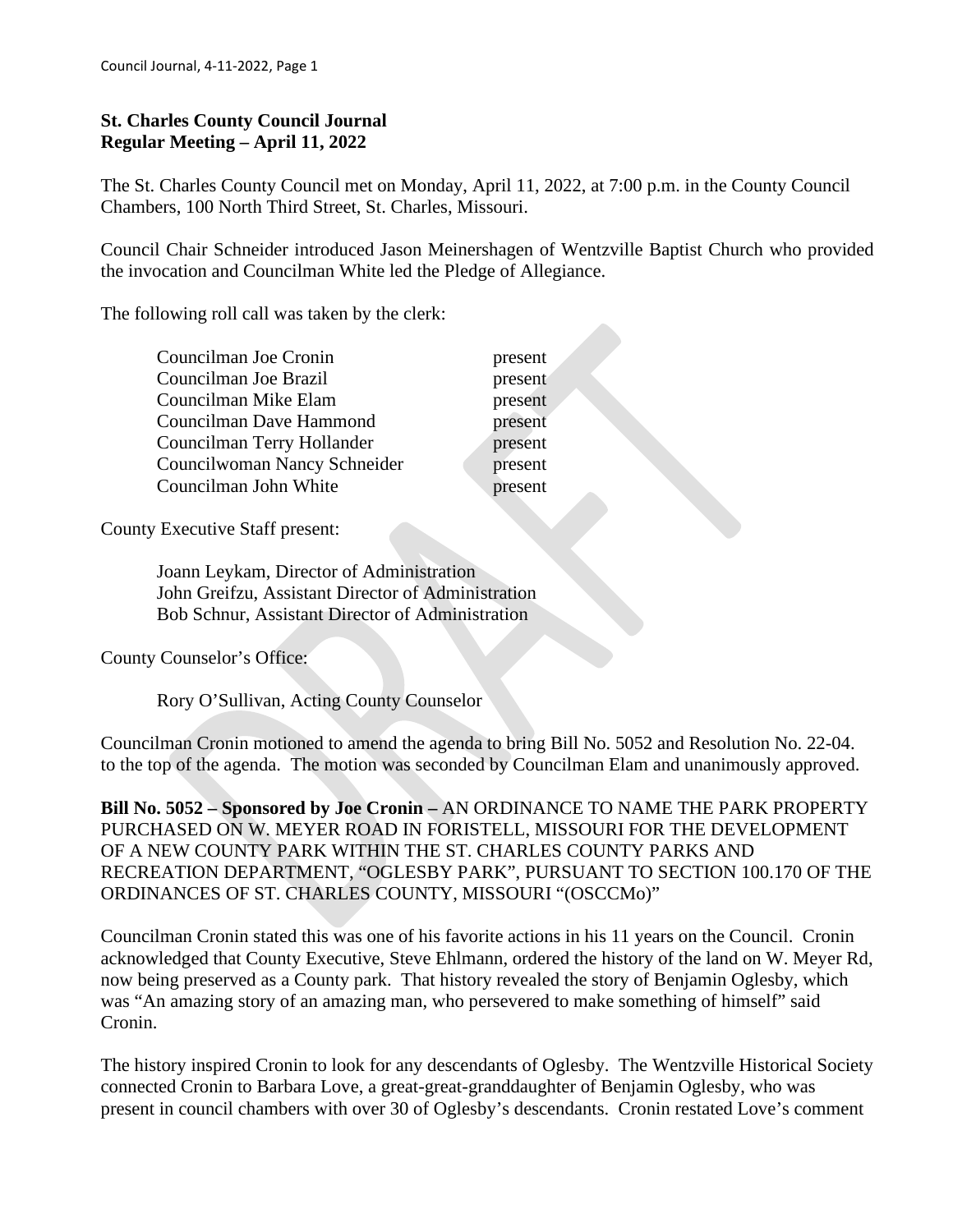that "this was a guiding moment that will inspire children to serve God, family and country like Benjamin Oglesby did."

Ryan Graham, the Director of Parks and Recreation, gave the history of Benjamin Ogelsby who was born in Virginia around 1825, enslaved and brought here to work a farm in 1862, fled captivity to enlist in Union Army's colored infantry during the Civil War, returned and purchased the farm property as a free man, farmed the land, raised his children there, and was active in the church. Graham noted a deed of trust that showed Oglesby purchased the property and repaid a \$2,000 loan in 6 years. Oglesby died in 1901 and is buried in the nearby African American Smith Chapel Cemetary. Graham noted the park parcel is nearly the exact same shape as it was when owned by Oglesby in 1875 and the park is slated to open in late summer or early fall of 2022.

There being no further discussion, Council Chair Schneider requested the following roll call vote: Councilman Cronin – yes, Councilman Brazil – yes, Councilman Elam – yes, Councilman Hammond – yes, Councilman Hollander – yes, Councilwoman Schneider – yes, and Councilman White – yes. Bill No. 5052 passed 7-0.

**Resolution No. 22-04 -** Sponsored by Council as a Whole - A RESOLUTION RECOGNIZING THE OGLESBY FAMILY AS DESCENDANTS OF BENJAMIN OGLESBY, AFTER WHOM OGLESBY PARK IS NAMED

Councilman Cronin introduced Barbara Love, the great-great-granddaughter of Benjamin Oglesby, who thanked the Council for the honor and stated the park would be a legacy for the children and would ensure the retelling of Benjamin's story and the story of other enslaved people. Love acknowledged all who were involved with uncovering the history of her ancestor and stated her 8-yearold grandson, after hearing Benjamin's story said, "he could do anything". Love stated that Benjamin Oglesby was a man who kept the faith and never stopped fighting, even after the war, by purchasing and farming the property. Love noted that the nearby Smith Douglas Schoolhouse, which some of her aunts and uncles attended will be moved to the park.

Stanley Luckett, great-great-grandson of Benjamin, stated he was surprised by the history, was amazed and proud that his ancestor accomplished what he did by serving in the Civil War, purchasing the property, and raising his family there. Luckett thanked County Executive, Steve Ehlmann, and the county historian for uncovering so much information, and thanked Councilman Cronin for making this night happen.

Luckett introduced Roland Oglesby, great-grandson of Benjamin, who stated his father, Charles Henry Oglesby was a grandson of Benjamin, had 6 children and lived on the farm property. Roland Oglesby thanked Benjamin Oglesby for his accomplishments and for the legacy he left. Love stated the family was humbled by this honor and the Council Chair asked that all the descendants please stand to be recognized.

There being no further discussion, Council Chair Schneider requested the following roll call vote: Councilman Cronin – yes, Councilman Brazil – yes, Councilman Elam – yes, Councilman Hammond – yes, Councilman Hollander – yes, Councilwoman Schneider – yes, and Councilman White – yes. Resolution No. 22-04 passed 7-0.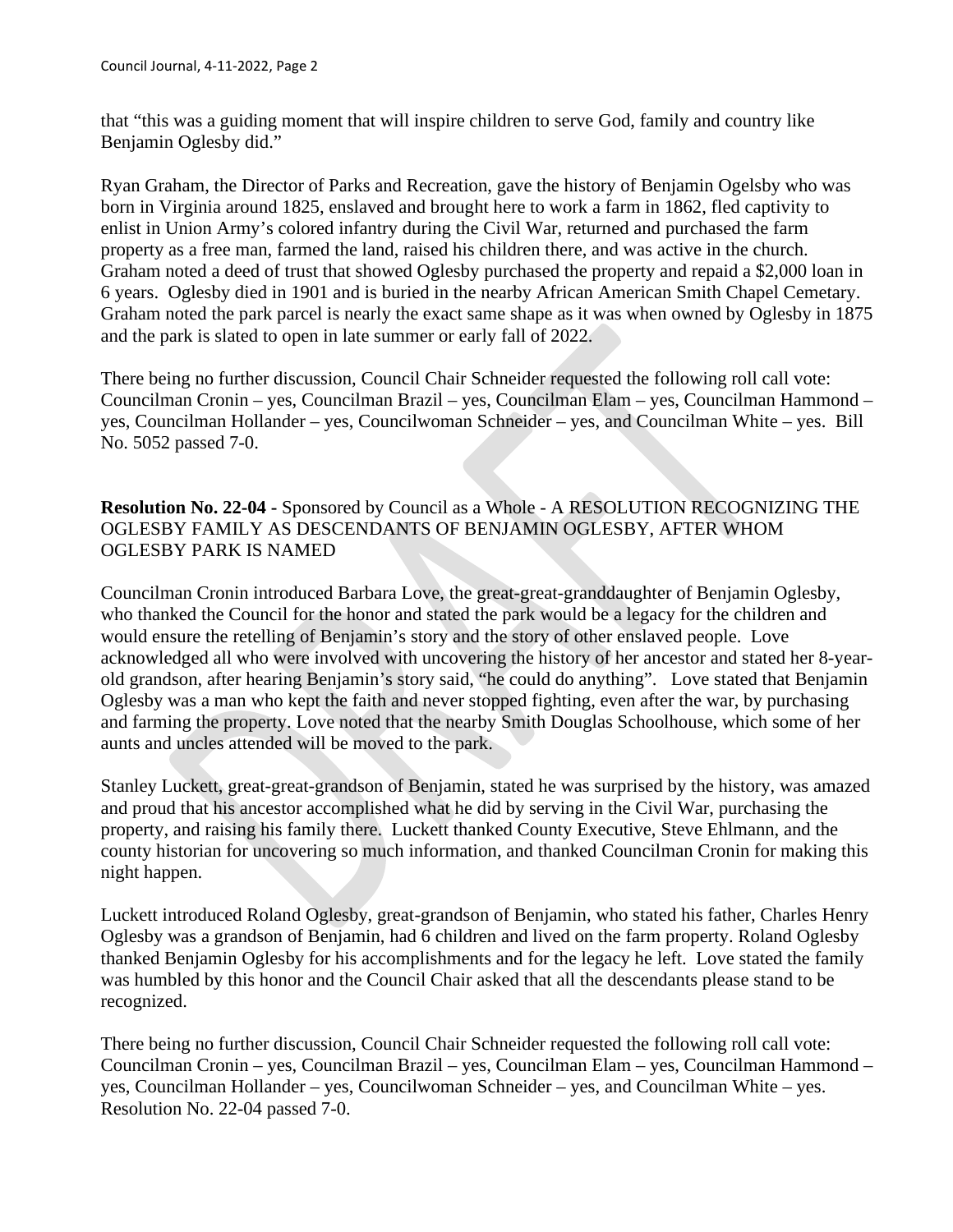There was a short recess for pictures to be taken of the Oglesby descendants with Council members and to give copies of the Resolution to the Oglesby family members.

# **IN THE MATTER OF ) CONDITIONAL USE PERMITS ) BILLS FOR INTRODUCTION )**

**Bill No. 5055** - Sponsored by Joe Brazil - AN ORDINANCE GRANTING CONDITIONAL USE PERMIT CUP21-21 FOR A PRIVATE SCHOOL TO LYNN P. MELSON AS TRUSTEE FOR THE LYNN P. MELSON AND TAMARA T. MELSON REVOCABLE QUALIFIED SPOUSAL TRUST, PROPERTY OWNER(S)

Robert Myers, Planning and Zoning Division Director, was sworn in by Council staff and explained the owners of the 5-acre property at 4180 Benne Rd, in the newly-platted Freedom Ranch Subdivision, are requesting to construct and operate a private school for 30 students. The school building would measure 65 feet by 300 feet with an outdoor lighted practice soccer field and parking for 18 vehicles. Myers noted minimal impact to neighbors as the school is primarily for family members, and minimal impact to land use with conditions in place for a vegetative landscape buffer and deflected lighting. Myers explained the Planning and Zoning Commission voted 6-2 in favor of the conditional use.

Sean Melson, representing the applicant, was sworn in and addressed Council concerns that lighting on the practice soccer field would be allowed until 11:00 p.m. and that he is willing to comply with all conditions.

Myers clarified that lighting would only be allowed on the soccer field from 7:00 a.m. to 9 p.m. and a firewall in the building would offset the need for a sprinkler system according to St. Charles County code.

Arnie C. Dienoff, O'Fallon resident, was sworn in by Council staff and stated that he saw inconsistencies in the record, thought there was a lot included in the 5-acre plan, and called for no comprises to the buffer landscaping, the amount of students allowed and storage of vehicles on site. Dienoff called for safety to be prioritized with a sprinkler system in the building and for the County to address the Z curve on Benne Rd. Dienoff stated the school would be a good addition to the County.

### **IN THE MATTER OF )**

### **PUBLIC COMMENTS )**

Council Chair Schneider announced Public Comments allow speakers 3 minutes with alternating pro and con views on each topic with a total of six speakers per topic.

**)**

### Bill No. 5056 and Bill No. 5058

Kelly Waite, County resident, who owns property across the street from the proposed development, expressed concerns that rezoning this prime farmland will increase water run-off, negatively impact the water supply, increase traffic, increase obstacles to farmers, impact schools and ruin the area's rural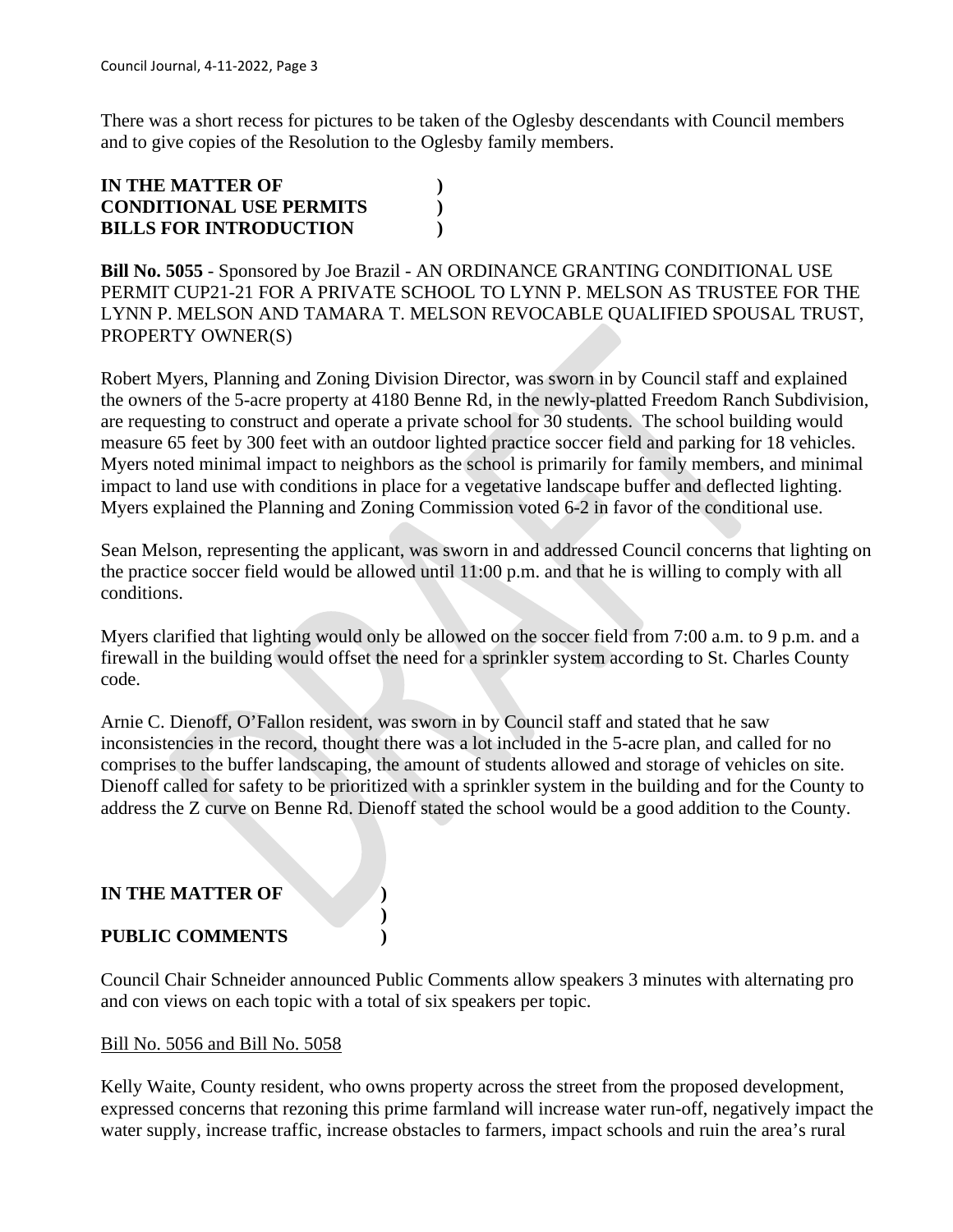charm. Waite stated the rezoning would not be for the greater good, that the zoning remain 5-acre minimum lots, and requested Council oppose the bill.

Raymond Gerard, County resident, urged the Council to oppose Bill No 5056 and Bill No. 5058 as it opens the door to developing 367 additional 3-acre lots in a very rural area which may cause drainage problems. Gerard stated the surrounding subdivisions average 4-acre lots. Gerard urged the Council to deny this bill based on too high a density.

### Election Integrity

Jen Olson, Wentzville resident, stated her distrust of County election systems. Olson stated she has pictures of internet connections on the electronic poll pads used at the last election. Olson recounted that poll workers filed absentee ballots because they were working election day, but the poll pads indicated they had not voted. Olson stated Kurt Bahr, Director of Elections, was informed of the issue and said it may be due to poor internet connection. Olson stated poll worker could have taken advantage of the situation to vote again. Olson suggested returning to paper poll books, questioned why the County states the election hardware is not connected to Wi-Fi and requested an explanation.

#### Riverpointe Development

Tony Bethmann, St. Charles resident, stated the Riverpointe Development application submitted to the County Road Board for economic development funds initially stated the \$66 million project would receive \$25 million from federal grant funds. Bethmann noted those funds were denied twice and language stated in the application requires a new application be submitted if other public funds are to be used. Bethmann requested an answer to who is paying Clayco Construction, how much is being paid and the source of those funds.

### Miscellaneous

Arnie C. Dienoff, O'Fallon resident, thanked voters for passing of Proposition R; stated the naming of Oglesby Park is a fitting tribute and honors oppressed peoples, questioned starting park projects during high inflation, questioned transportation projects not being done in-house, plead for information about a recent death in the County jail, requested free copies of towing license and Board of Equalization files and questioned if the County was hiding files related to criminal record checks.

### **IN THE MATTER OF ) ORAL REPORT ) FROM THE COUNTY EXECUTIVE )**

There was no report presented. The County Executive was absent.

# **IN THE MATTER OF ) ) CONSENT AGENDA )**

Council Chair Schneider asked if there were any items to be removed from the Consent Agenda.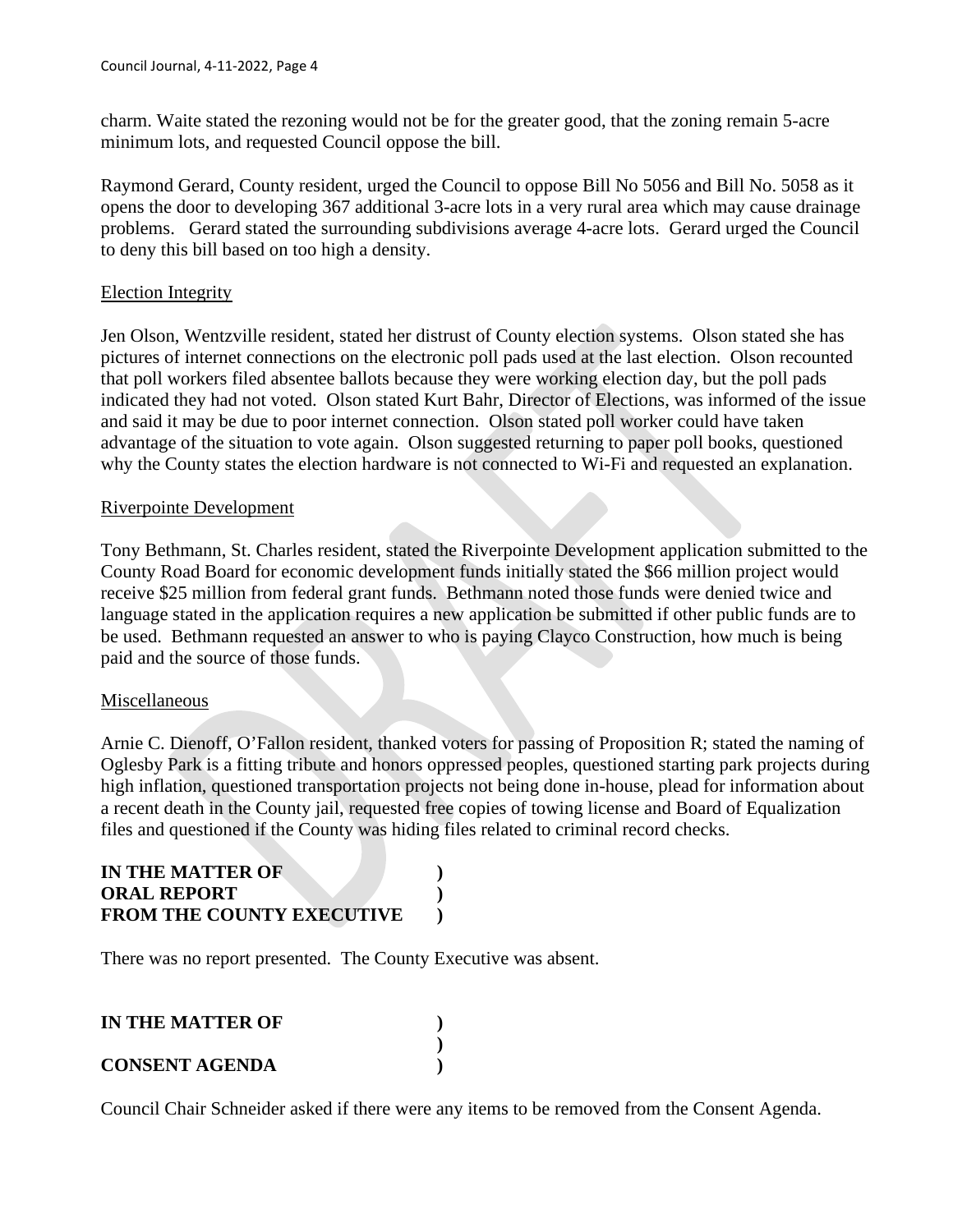Hearing none, Councilman Cronin made a motion to approve the Consent Agenda, seconded by Councilman Hammond. The consent agenda was approved with 6 members in favor and Councilman Brazil opposed.

The approved items are as follows:

# **Approval of Journal of the previous meeting** – 3-28-2022

# **Approval of Bids**

Highway

- Tandem Axle Truck with Snow Equipment (1 qty.)/Navistar International/\$163,202.46

- Single Axle Dump Truck with Snow Equipment (3 qty.)/Navistar International/\$430,493.40

 - Single Axle Drop Side Truck with Snow Equipment (1qty.)/Navistar International/\$140,446.80 Information Systems - Dell Desktops, Laptops and Docking Stations/Dell Marketing through the

MHEC Co-op/\$145,640.00

# Parks and Recreation

- Riverside Park playground installation/Landscape Structures/\$220,230.00

 - New Park at Foristell Phase 1 Improvements/Kuesel Excavation Co. Inc./\$7,354,900.00 Roads and Traffic

- Professional Services - Travel Demand Model Update/Lochmueller Group/\$100,000.00

- Professional Services - Strategic Highway Safety Plan/Lochmueller Group/\$460,632.86

- Professional Services - Work Zone Data Exchange/Curators of the University of MO/\$148,105.00

# **Nominations and Appointments**

Community Assisstance Board - Linda Luera-Sanchez/Unincorporated St. Charles County/partial term expires 6-30-2024/replacing Carissa Figgins

# **Miscellaneous**

Community Development

- CAB Funding Recommendation/Aging Ahead - Meals on Wheels/\$10,000.00

**)**

 - Agreements with the Community Council for CDBG 2021 funding/\$25,000.00 and CDBG-CV3 funding/\$190,00.00/**Total \$215,000.00**

Corrections

- Amendment No. 2 - Accountable Healthcare Staffing/Supplemental Nursing Services/\$47,000.00

# **IN THE MATTER OF BILLS )**

# **FOR FINAL PASSAGE )**

**Bill No. 5053** – Sponsored by Nancy Schneider – AN ORDINANCE AUTHORIZING EXECUTION OF TRAIL LICENSE AGREEMENT AND INGRESS, EGRESS, AND PARKING EASEMENT AGREEMENT BETWEEN ST. CHARLES COUNTY AND THE CONSERVATION COMISSION OF THE STATE OF MISSOURI

Councilman Cronin thanked Ryan Graham, Director of Parks and Recreation, for his work on this project and noted the 2 new parks in development would keep Graham busy.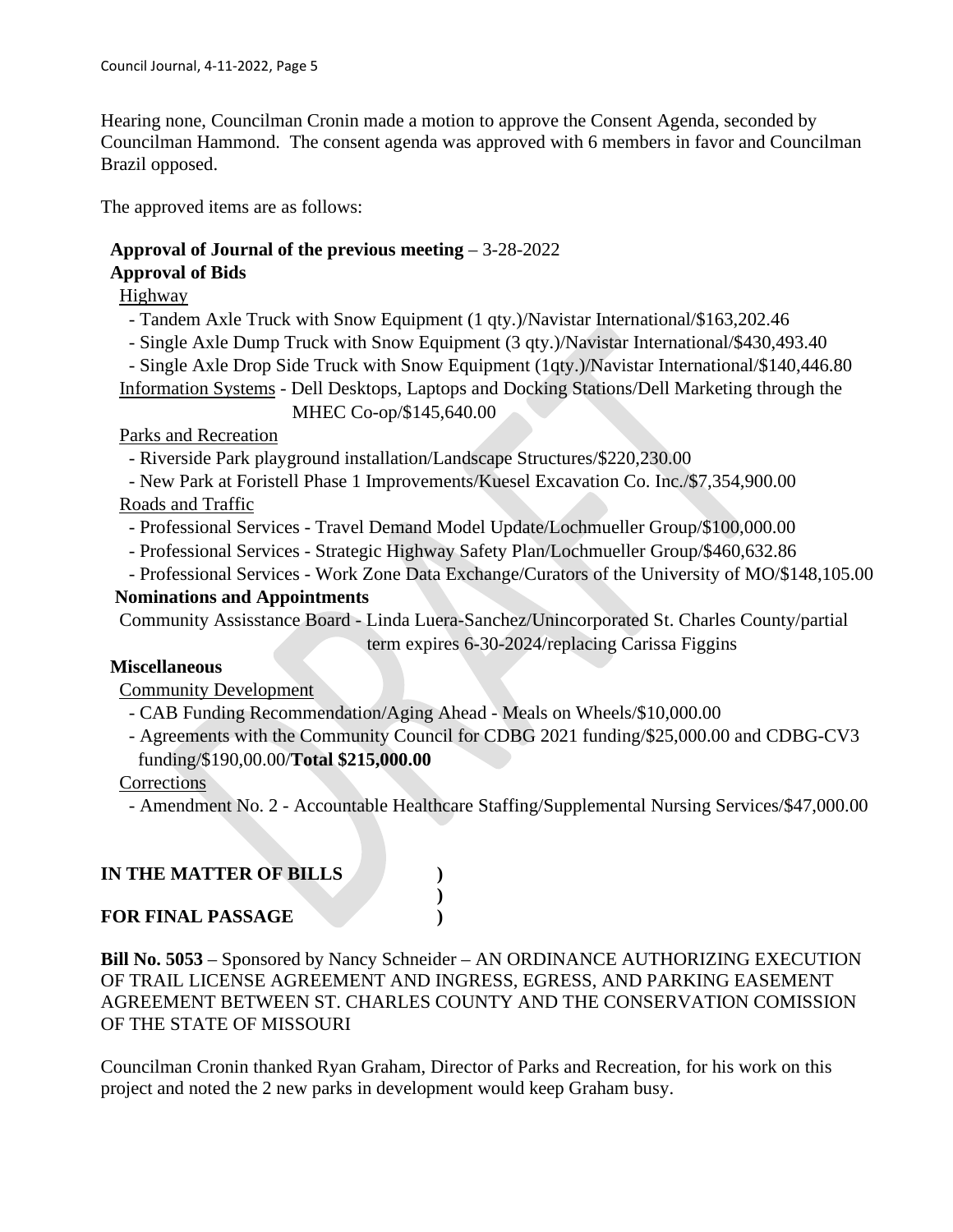There being no further discussion, Council Chair Schneider requested the following roll call vote: Councilman Cronin – yes, Councilman Brazil – yes, Councilman Elam – yes, Councilman Hammond – yes, Councilman Hollander – yes, Councilwoman Schneider – yes, and Councilman White – yes. Bill No. 5053 passed 7-0.

### **IN THE MATTER OF ) ) BILLS FOR INRODUCTION )**

**Bill No. 5056** - Sponsored by Joe Cronin - AN ORDINANCE AMENDING THE ZONING DISTRICT MAP OF THE COUNTY OF ST. CHARLES, MISSOURI, BY REZONING LAND FROM A, AGRICULTURAL DISTRICT, TO RR, SINGLE-FAMILY RESIDENTIAL DISTRICT, PER APPLICATION RZ22-02

Councilman Cronin presented clarifying information, addressing neighbor's concerns, that wasn't presented in the Planning and Zoning Commisson meeting. Cronin stated that tree lines would not be removed, there were no plans for a connection to Eisenbath Rd., wells would still perform optimally on 3-acre lots, that only a portion of the land is being developed and noted a dedicated strip along Freymuth Road for additional traffic. Cronin also noted drainage would stay on the parcel and flow naturally into existing valleys. Cronin noted the development is consistent with the Master Plan and the Vogelgesangs, who have farmed that area for years, are in support.

Councilman Brazil worked on the 2006 ordinance with Councilman White to ensure 5-acre lot development in the Agricultural District and said the 3-acre lots ruin the small-town character of the rural areas. Brazil noted both subdivisions that surround this proposed development were approved prior to the 2006 ordinance for 5-acre lots.

**Bill No. 5057** - Sponsored by: Joe Brazil - AN ORDINANCE AMENDING THE ZONING DISTRICT MAP OF THE COUNTY OF ST. CHARLES, MISSOURI, BY REZONING LAND FROM A, AGRICULTURAL DISTRICT, TO RR, SINGLE-FAMILY RESIDENTIAL DISTRICT, PER APPLICATION RZ22-03

Councilman Brazil supports this development as it puts up a damn, prohibiting Wentzville and O'Fallon from developing 10,000 square foot lots and it is only 30+ acres without as much growth potential as the Quail Ridge plat proposed by Bill No. 5058.

### **Bill No. 5058** - Sponsored by Joe Cronin - AN ORDINANCE OF THE COUNTY OF ST. CHARLES, MISSOURI, APPROVING THE QUAIL RIDGE PRELIMINARY PLAT

Councilman Cronin explained this plat was denied by a vote of 4-4 by the Planning and Zoning Commission. Cronin introduced Drew Weber, representing the developer, who gave more information regarding the application for preliminary plat. Weber explained the specific land use plan for this property is listed as RR into the next decade, and that the gate at Eisenbath Rd. is not related to this